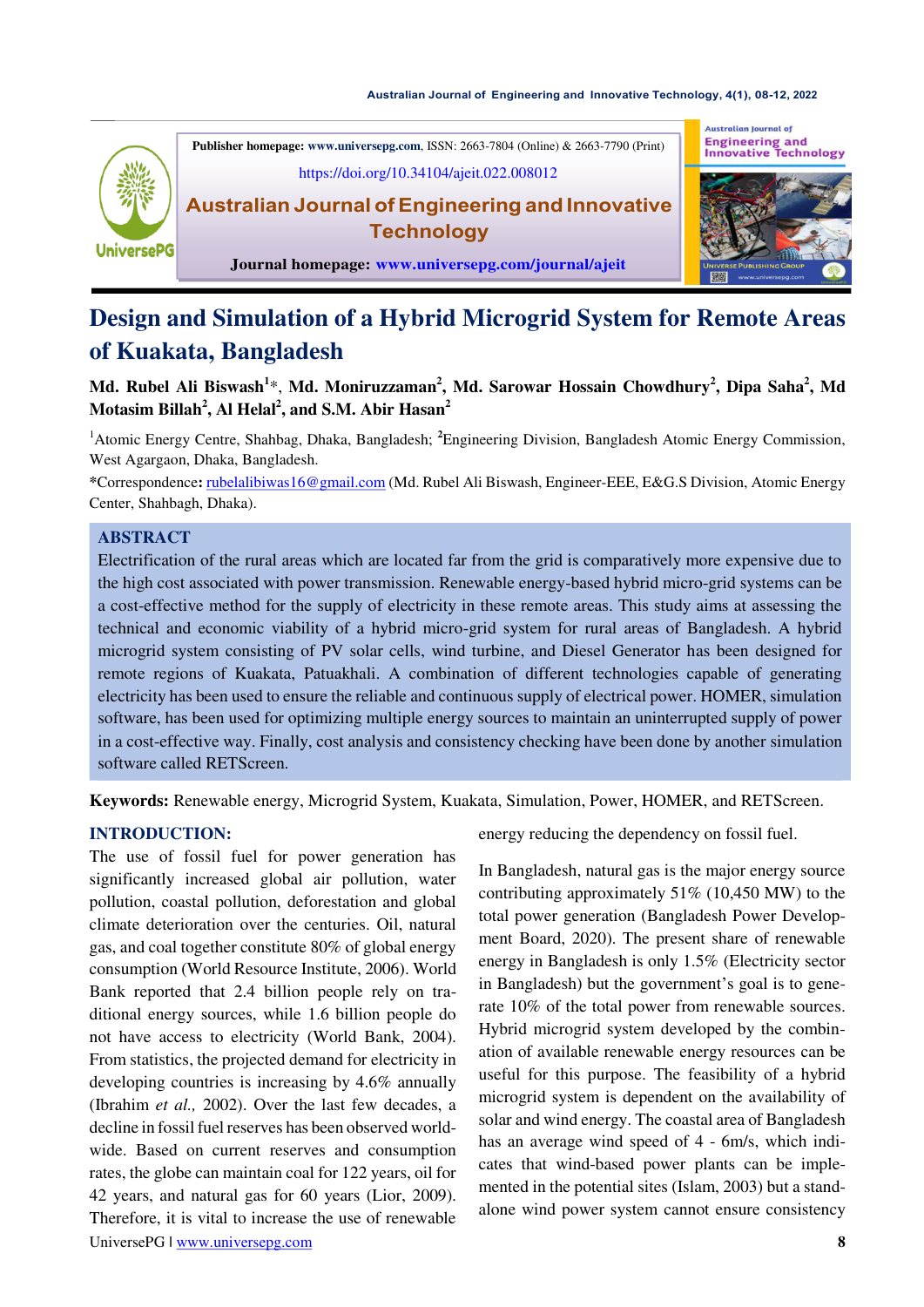of power supply. Hence PV-Wind-Solar type hybrid microgrid system has been considered in this study. The hybrid microgrid has been designed for the remote areas of Kuakata based on available wind and solar resources there. Kuakata is a sub district of Patuakhali, located in the coastal region which makes it suitable for wind-based power systems. Homer is simulation software that is used for designing the hybrid model of a power system (Sattar *et al*., 2021).

Financial analyses including Cost of Energy (COE), Net Present Cost (NPC), Payback year, cash flow analysis can also be done by HOMER. Another software that aids decision-makers in determining the technical and financial feasibility of renewable energy projects is RET Screen. Conventional energy projects may be modeled and compared against sustainable alternatives in this software.

### **METHODOLOGY:**

The basic structure of the hybrid micro-grid system used in this study is given in **Fig. 1**. The system consists of PV Panel, wind turbine, diesel generator, Battery and Converter. There are two buses in the system; AC and DC buses. The output energy of solar PV is stored in a battery which is on the DC bus side. To convert AC from DC, the converter is used. Wind and diesel generators are operating at AC bus. Output power can be drawn from the ac bus.



**Fig. 1:** The schematic diagram of hybrid pv-wind-diesel system (Monir *et al*., 2007)*.*

In this study, Design and optimization for the best hybrid model have been carried out by HOMER. The operating principle of HOMER is given below in **Fig. 2**.



**Fig. 2:** Block diagram of HOMER.

The load demand, resources, and some other components detail with cost have been input in HOMER. The usual load of a small remote region having 500 homes, one school, one market with 20 shops, one dairy farm, and 30 acres of agricultural land requiring irrigation has been considered. The load curve plotted from the assumed data is given in **Fig. 3**.



**Fig. 3:** The daily load curve.

Solar and wind resource available at Kuakata, Patuakhali that has been input to HOMER are shown in **Fig. 4**.



**Fig. 4:** Global Horizontal Radiation.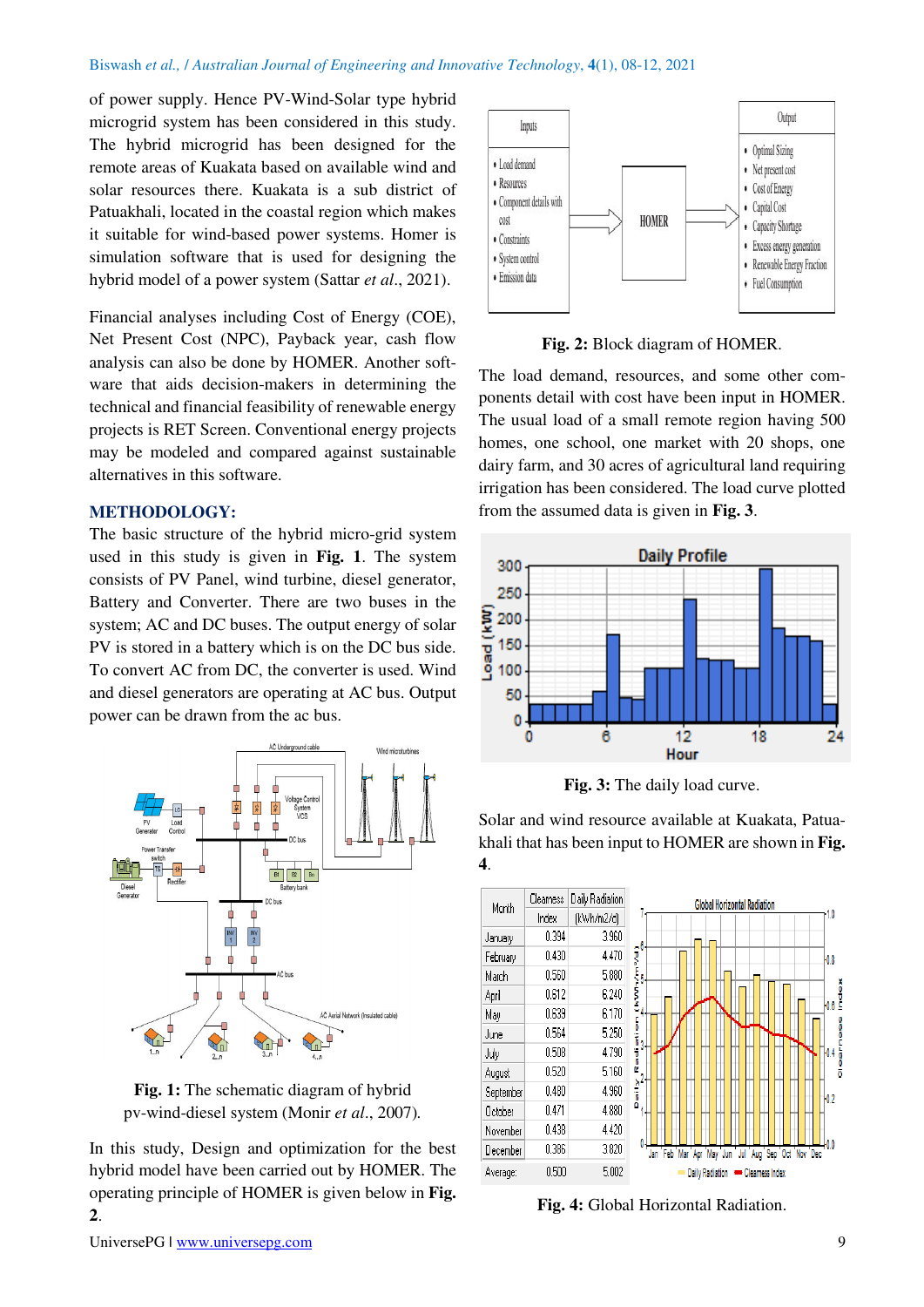#### Biswash *et al.,* / *Australian Journal of Engineering and Innovative Technology*, **4**(1), 08-12, 2021



**Fig. 5:** Monthly solar radiation and wind speed at Kuakata (Islam, 2007).

HOMER eliminated all infeasible systems and presented the results in ascending order of net present cost (NPC). The economic feasibility of the most optimum model found from HOMER was checked by RETscreen. **Fig. 6** shows the block diagram of RETScreen.



**Fig. 6:** Block diagram of RETScreen.

#### **RESULTS AND DISCUSSION:**

The most optimized hybrid PV-Wind-Diesel power system found from HOMER based on available solar and wind resources of Kuakata is schematically presented in **Fig. 7**.



**Fig. 7:** System architecture and specification.

HOMER analyzed and optimized different hybrid models and showed the most feasible one at the top. Here four possible models have been presented in ascending order of cost of energy (COE).Two of them are Wind-diesel models and another two are PV-Wind-Diesel models. As shown in **Fig. 8**. Wind-Diesel model with one Generator is the least preferable in terms of cost-effectiveness whereas the PV-Wind-Diesel model with two generators is the most viable one (Mamun *et al*., 2020).





**Fig. 8:** Optimization result with economic analysis.

The most optimized model is shown at the top consisting of 2 Diesel generators with 125 kW and 50 kW capacities, 3 Enercon E33 wind turbines, and a 200 kW PV array. The percentages of electrical energy production in different technologies of this system are: PV16 %, wind turbine 74 % and Diesel Generator 10%. The renewable fraction of this model is 0.90. Details of electrical energy output from the simulation result are shown in **Fig. 9**.



**Fig. 9:** The electrical energy output from different technology.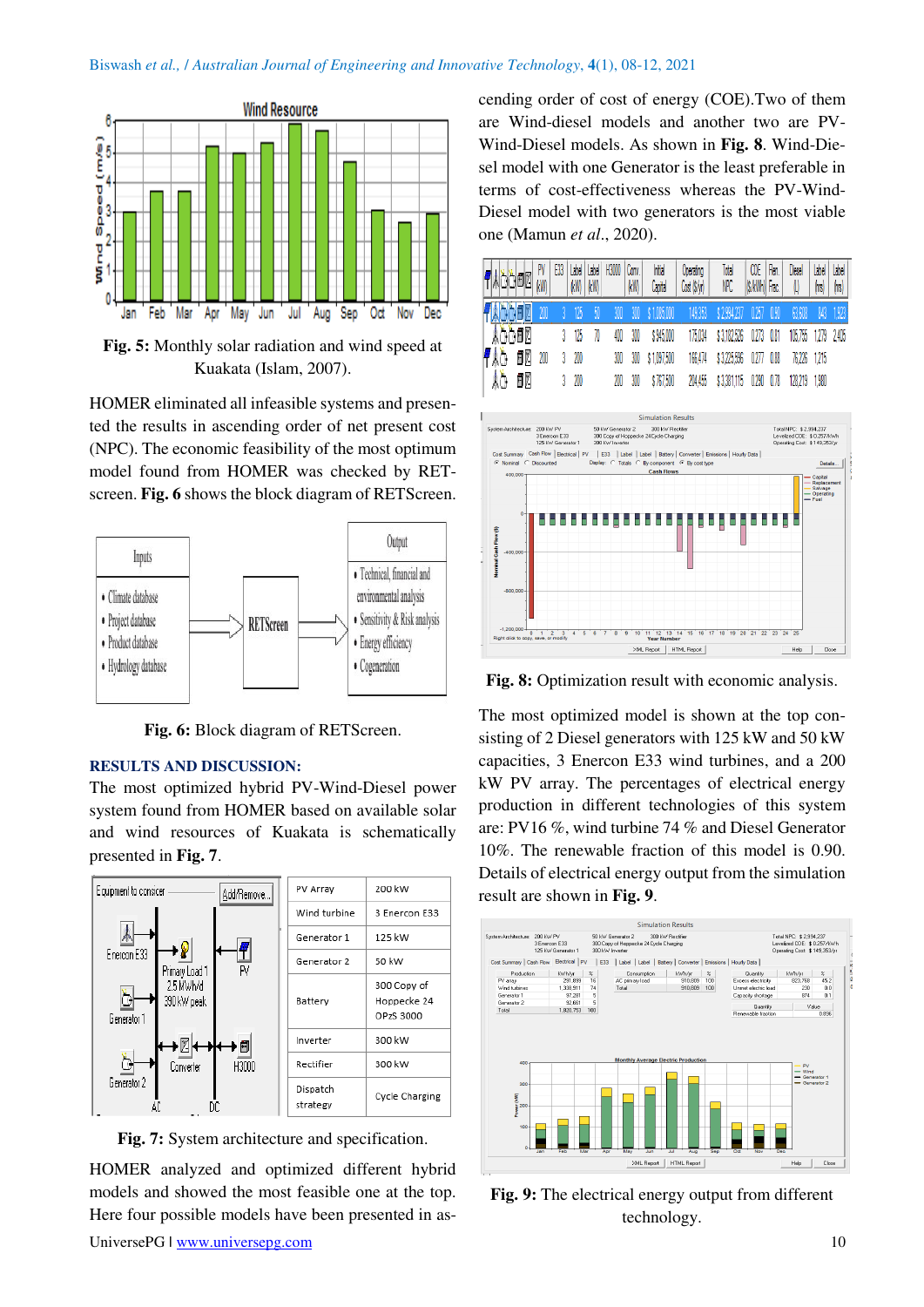#### Biswash *et al.,* / *Australian Journal of Engineering and Innovative Technology*, **4**(1), 08-12, 2021

The economic viability of the most optimized model checked by RETScreen software seems promising. For a selling rate of 15 taka per kWh, the payback year has been found to be 3.2 years. The Cumulative cash flow for this selling price is shown in **Fig. 10**.





## **CONCLUSION:**

The hybrid system can bring enormous benefits to the remote areas where there is a severe crisis of reliable supply of electricity. The system is associated with very low emissions as the nonrenewable fraction of the system is only 0.10. The results indicate that the optimized wind-PV-diesel hybrid system is more cost-effective in terms of Net Present Cost (NPC) and Cost of Energy (COE) in comparison to the winddiesel system. For a unit price of 15 taka payback year is only 3.2 years which indicates that the system is economically feasible. If implemented properly this system can be helpful to promote the socio-economic development of the local people.

#### **ACKNOLEDGEMENT:**

We are grateful to Md. Rabiul Islam for his valuable suggestion and support throughout the development of this article.

#### **CONFLICTS OF INTEREST:**

The authors state that there is no potential conflict of interest in publishing this research article.

#### **REFERENCES:**

1) Bangladesh Power Development Board (BP-DB), (2020). <http://www.bpdb.gov.bd/bpdb/>

- 2) Bangladesh Power Development Board (BP-DB), (2020). Power Generation Units (Fuel Type Wise). Retrieved September 17, from [http://www.bpdb.gov.bd/bpdb/index.php?option](http://www.bpdb.gov.bd/bpdb/index.php?option=com_content&view=article&id=150&Itemid=16) [=com\\_content&view=article&id=150&Itemid=](http://www.bpdb.gov.bd/bpdb/index.php?option=com_content&view=article&id=150&Itemid=16) [16](http://www.bpdb.gov.bd/bpdb/index.php?option=com_content&view=article&id=150&Itemid=16)
- 3) British Petroleum (BP), (2020). Statistical review of world energy, 2009 [https://www.bp.com/en/global/corporate/energy](https://www.bp.com/en/global/corporate/energy-economics/statistical-review-of-world-energy.html) [-economics/statistical-review-of-world-energy.h](https://www.bp.com/en/global/corporate/energy-economics/statistical-review-of-world-energy.html) [tml](https://www.bp.com/en/global/corporate/energy-economics/statistical-review-of-world-energy.html)
- 4) Electricity sector in Bangladesh from [http://en.wikipedia.org/wiki/Electricity\\_sector](http://en.wikipedia.org/wiki/Electricity_sector_in_Bangladesh) [\\_in\\_Bangladesh](http://en.wikipedia.org/wiki/Electricity_sector_in_Bangladesh)
- 5) Islam, K., "Study of Wind Power Pumping Set forBangladesh".MechanicalEngineeringDept. M.Sc. *Engineering Thesis in BUET*. <https://doi.org/10.13140/2.1.2974.4326>
- 6) Islam. M, (2015). Assessment of Renewable Energy Resources of Bangladesh, **1**. Retrieved 28, 2015.

[https://www.researchgate.net/publication/23742](https://www.researchgate.net/publication/237421329_Assessment_of_Renewable_Energy_Resources_Of_Bangladesh) [1329\\_Assessment\\_of\\_Renewable\\_Energy\\_Reso](https://www.researchgate.net/publication/237421329_Assessment_of_Renewable_Energy_Resources_Of_Bangladesh) [urces\\_Of\\_Bangladesh](https://www.researchgate.net/publication/237421329_Assessment_of_Renewable_Energy_Resources_Of_Bangladesh) 

7) Lior, N., "Energy resources and use: the present situation and possible paths to the future", *Energy,* **22**,

<https://doi.org/10.1016/j.energy.2007.09.009>

- 8) Mamun AMA, Islam T, Siam MMS, and Kabir ME. (2020). Development of smart librarian with the virtual assistant (PRIMO), *Aust. J. Eng. Innov. Technol*., **2**(4), 54-65. <https://doi.org/10.34104/ajeit.020.054065>
- 9) M. Ibrahim, M. Anisuzzaman, S. Kumar, & S. C. Bhattacharya, (2002). "Demonstration of PV micro-utility system for rural electrification", *Solar Energy*, **72**(6), pp. 521-530. [https://doi.org/10.1016/S0038-092X\(02\)00030-](https://doi.org/10.1016/S0038-092X(02)00030-0) [0](https://doi.org/10.1016/S0038-092X(02)00030-0)
- 10) Monir, S.S., Ahmed, M., and Alam, M. (2007). "Fe- asibility of Wind Energy Project in Bangladesh". Mechanical Engineering Department, M.Sc. *Engineering Thesis in BUET*. <https://doi.org/10.13140/2.1.2974.4326>
- 11) Power Division. Ministry of Power, Energy and Mineral Resources, (2021). Government of the People's Republic of Bangladesh.
- 12) Sattar S, Alam MJ, Mawla Y, Rahman MA, and Mamun MAA. (2021). Design and development of a wireless robotic system for Radi-